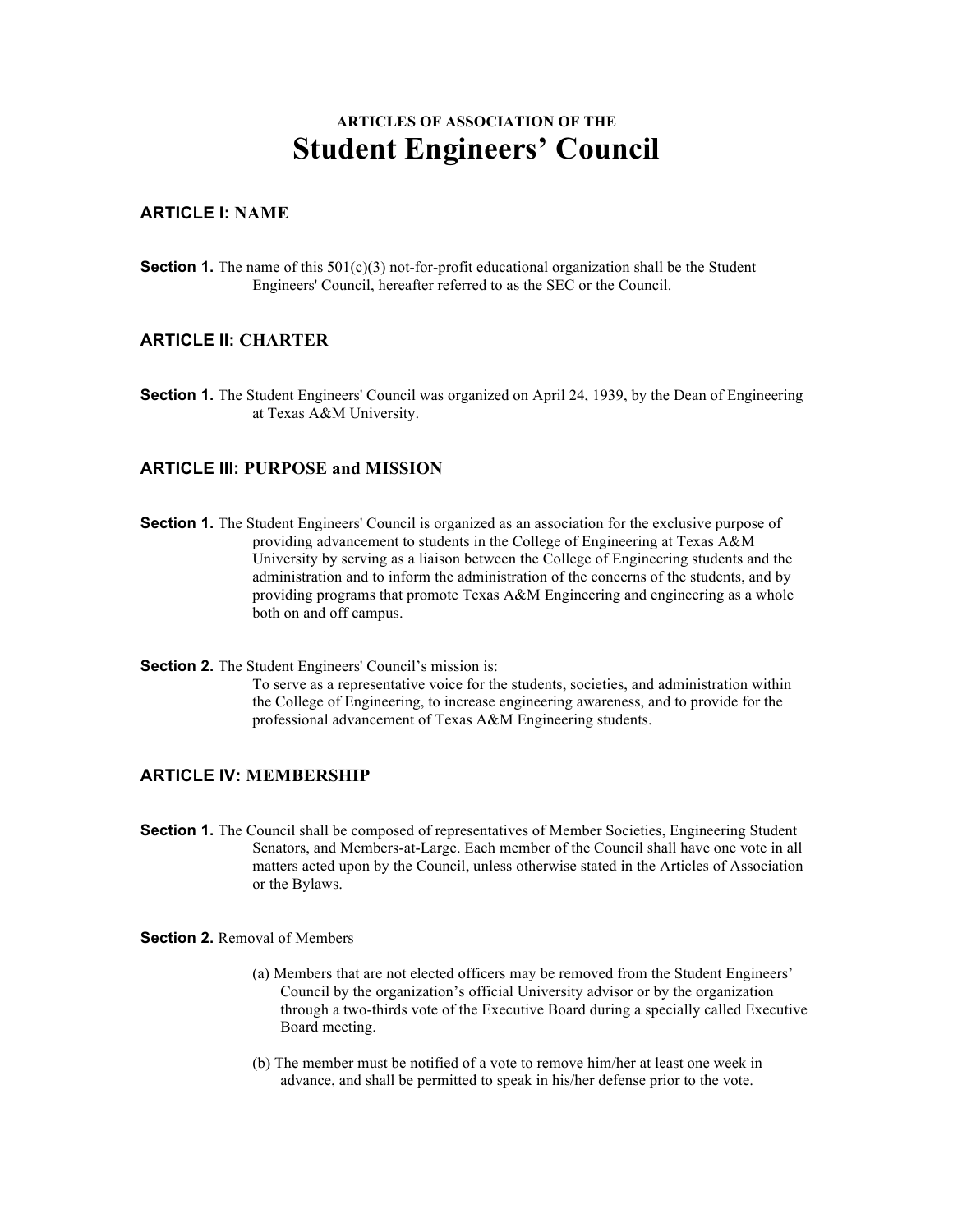(c) Any vote by the Executive Board to remove a member may be appealed to the organization's official University advisor within one week of the vote.

#### **ARTICLE V: OFFICERS**

- **Section 1.** The officers of this organization, defined as members of the Executive Board, the Executive Council, Coordinators, and Directors, shall meet the following requirements:
	- (a) Have a minimum cumulative and semester grade point average (GPA) as stated below and meet the minimum cumulative and semester GPA in the semester immediately prior to the election/appointment, the semester of election/appointment, and the semesters during the term of office.
		- (i) For undergraduate students, the minimum GPA is 2.50. In order for this provision to be met, at least six hours (half-time enrollment) must have been taken for the semester under consideration. In one limited circumstance, summer semester hours may be applied to this provision. In order for summer coursework to qualify toward a grade point average prior to election/appointment, at least six credit hours must have been taken during the course of either the full or two summer session(s).
		- (ii) For graduate students, the minimum GPA is 3.00. In order for this provision to be met, at least four hours (half-time enrollment) must have been taken for the semester under consideration. In one limited circumstance, summer semester hours may be applied to this provision. In order for summer coursework to qualify toward a grade point average prior to election/appointment, at least four credit hours must have been taken during the course of either the full or two summer session(s).
	- (b) Be in good standing with the University and enrolled in:
		- (i) At least six credit hours (half-time enrollment), if an undergraduate student, unless fewer credits are required to graduate during the officer's final semester of enrollment,
		- (ii) At least four credit hours (half-time enrollment), if a graduate student, unless fewer credits are required in the final stages of their degree as defined by the officer's academic department,
	- (c) Attend all Executive Council and General Council meetings, unless granted an excused absence,
	- (d) Remain active in SEC,
	- (e) Be representatives of the Council in good standing at the time of selection and throughout their term in office, unless otherwise stated in the Bylaws,
	- (f) Be enrolled within the College of Engineering at the time of election/appointment and throughout their term of office,
	- (g) Be subject to removal from office by the organization and/or the organization's official University advisor should the officer fail to maintain the requirements described above in (a) to (f).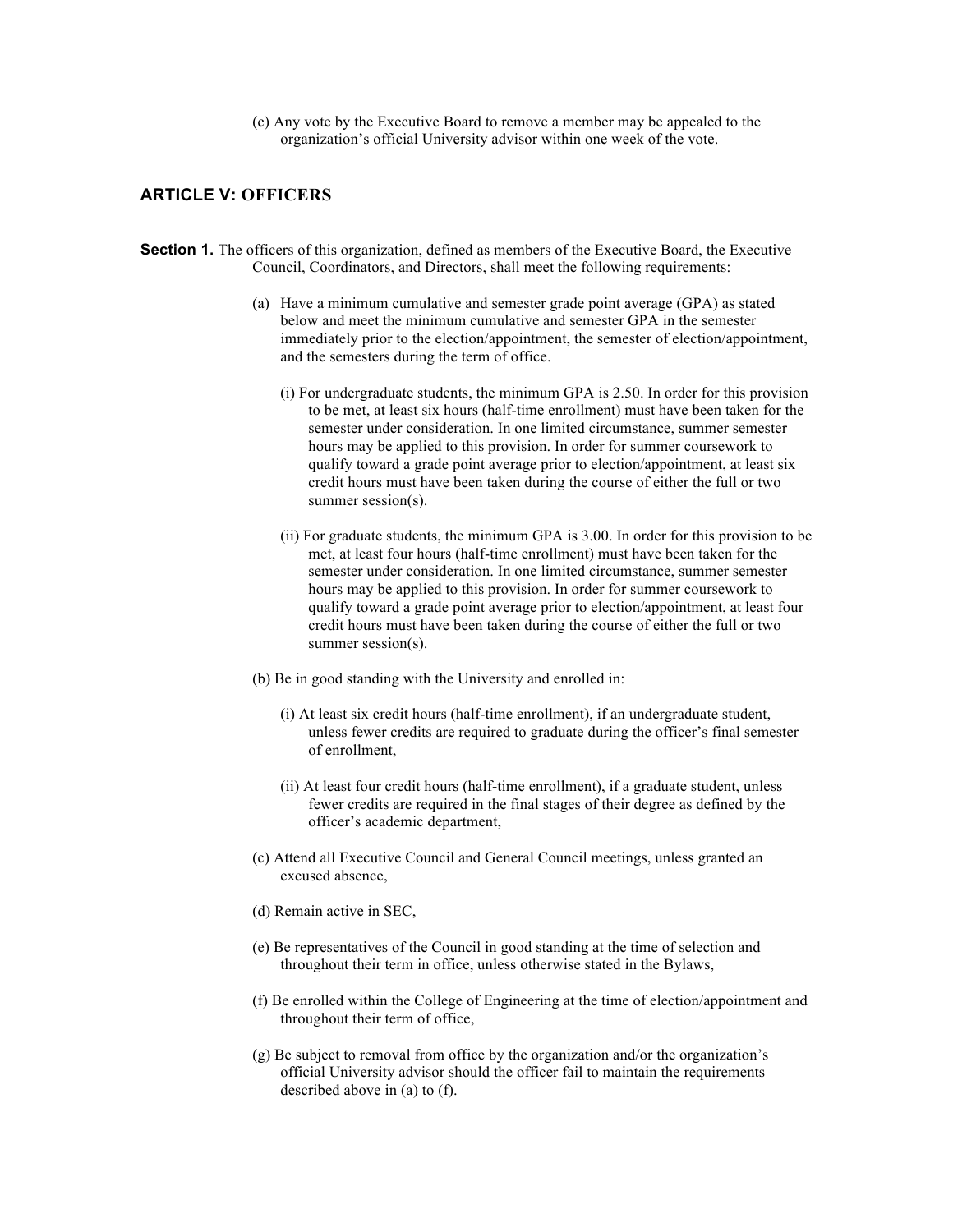#### **Section 2.** Removal of Elected Officers

- (a) Elected officers may be removed from the organization by the organization's official University advisor or by a two-thirds vote of the General Council. The resolution to remove an elected official by a vote of the General Council must be introduced by a petition containing the signatures of at least twenty (20) percent of the Council.
- (b) The elected officer must be notified of a vote to remove him/her at least one week in advance and shall be permitted to speak in his/her defense prior to the vote.

#### **ARTICLE VI: ADVISORS**

- **Section 1.** As a sponsored student organization at Texas A&M University, the Student Engineers' Council is required by the University to have an advisor that meets the following expectations:
	- (a) Be a Texas A&M University employee as defined by the Human Resources Department and a full-time professional staff member whose job description designates them as the primary advisor to the Student Engineers' Council. The advisor is to be familiar with the activities of the SEC and have, or obtain, an appropriate level of experience, resources, and knowledge related to the activities, mission, and purpose of the organization.
	- (b) Meet with the officers to discuss expectations for roles and responsibilities, and regularly attend Executive Council and General Council meetings, and be available outside of those meetings for advice and consultation related to the operations of the organization. The advisor should assist the organization in developing realistic goals for the academic year to further the mission statement of the Council.
	- (c) Participate in event planning and attend events when possible or when identified as necessary through the planning process.
	- (d) Be aware of the organization's financial status via review of statements from the Student Organization Finance Center (SOFC), approve financial expenditures, and complete online educational training for the SOFC.
	- (e) Be aware of the University Student Rules and other institutional guidelines that establish expectations for student behavior and activities, and ensure that the SEC and its officers know where rules and guidelines are published, what the rules are, why they exist, and the consequences for choosing to operate outside their parameters. As an employee of Texas A&M University, the advisor is expected to report all rule violations or potential violations to the appropriate University official(s). The advisor should also be familiar with the Student Engineers' Council's Articles of Association, Bylaws, and all other governing and operating documents.

#### **ARTICLE VII: MEETINGS**

**Section 1.** General Council meetings are to be held every week during the semester unless otherwise stated by the Executive Board.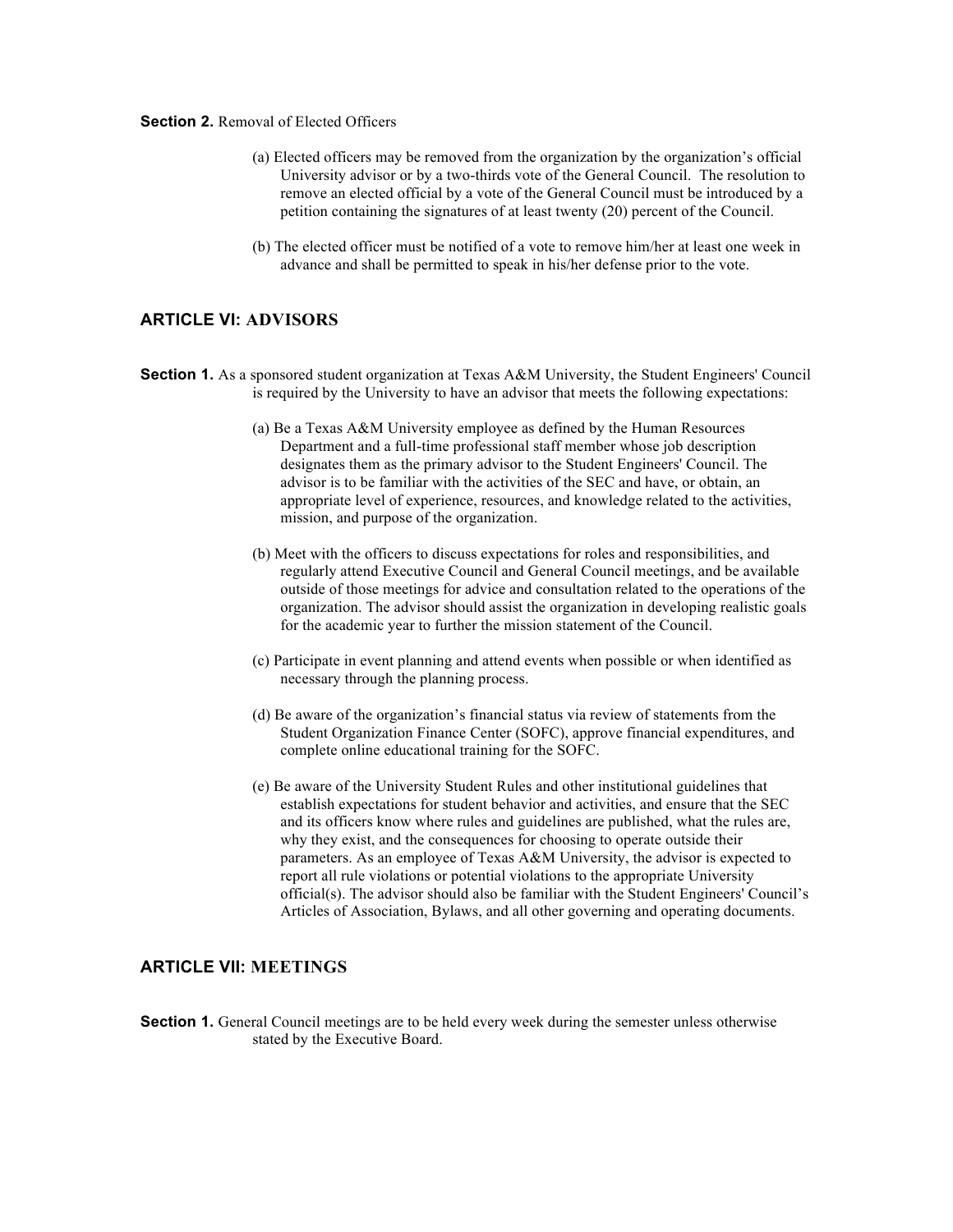**Section 2.** Regular meeting dates will be set by the Executive Board. Changes may be agreed upon from time to time as determined by the Executive Board, and the Dean of Engineering or the President of the Council may call special meetings as needed.

#### **ARTICLE VIII: QUORUM**

- **Section 1.** For all business, other than policy changes, the quorum shall consist of one-half of the membership plus one.
- **Section 2.** For all matters concerning policy, the quorum shall consist of two-thirds of the membership plus one.

#### **ARTICLE IX: ELECTIONS AND VOTING**

- **Section 1.** For election or issue votes, each member of the Council is entitled to one vote; each member society is also entitled and limited to one vote. A simple majority is required on all matters unless otherwise stated in the Articles of Association or Bylaws.
- **Section 2.** Presidential and Vice Presidential elections are held at least four weeks prior to the last General Council meeting for the academic year. Any member who will be enrolled in the College of Engineering for the entire next year is eligible to run. On the day of elections, candidates will be allowed a set amount of time for their speeches and/or a question and answer session with procedures set by the current President. Official results will be announced at the end of that meeting.

### **ARTICLE X: AMENDING THE ARTICLES**

- **Section 1.** All votes to amend the Articles of Association shall be conducted on a one-vote-per member basis with a two-thirds majority necessary to pass all changes.
- **Section 2.** The Bylaws and Articles of Association together act as the SEC Constitution with respect to the Department of Student Activities. The SEC Constitution is reviewed annually by and subject to the approval of the Department of Student Activities.

#### **ARTICLE XI: IRS STATUS**

**Section 1.** No part of the net earnings of the organization shall inure to the benefit of, or be distributable to its members, trustees, officers, or other private persons, except that the organization shall be authorized and empowered to pay reasonable compensation for services rendered and to make payments and distributions in furtherance of the purposes set forth in Article III hereof. No substantial part of the activities of the organization shall be the carrying on of propaganda, or otherwise attempting to influence legislation, and the organization shall not participate in, or intervene in (including the publishing or distribution of statements) any political campaign on behalf of or in opposition to any candidate for public office.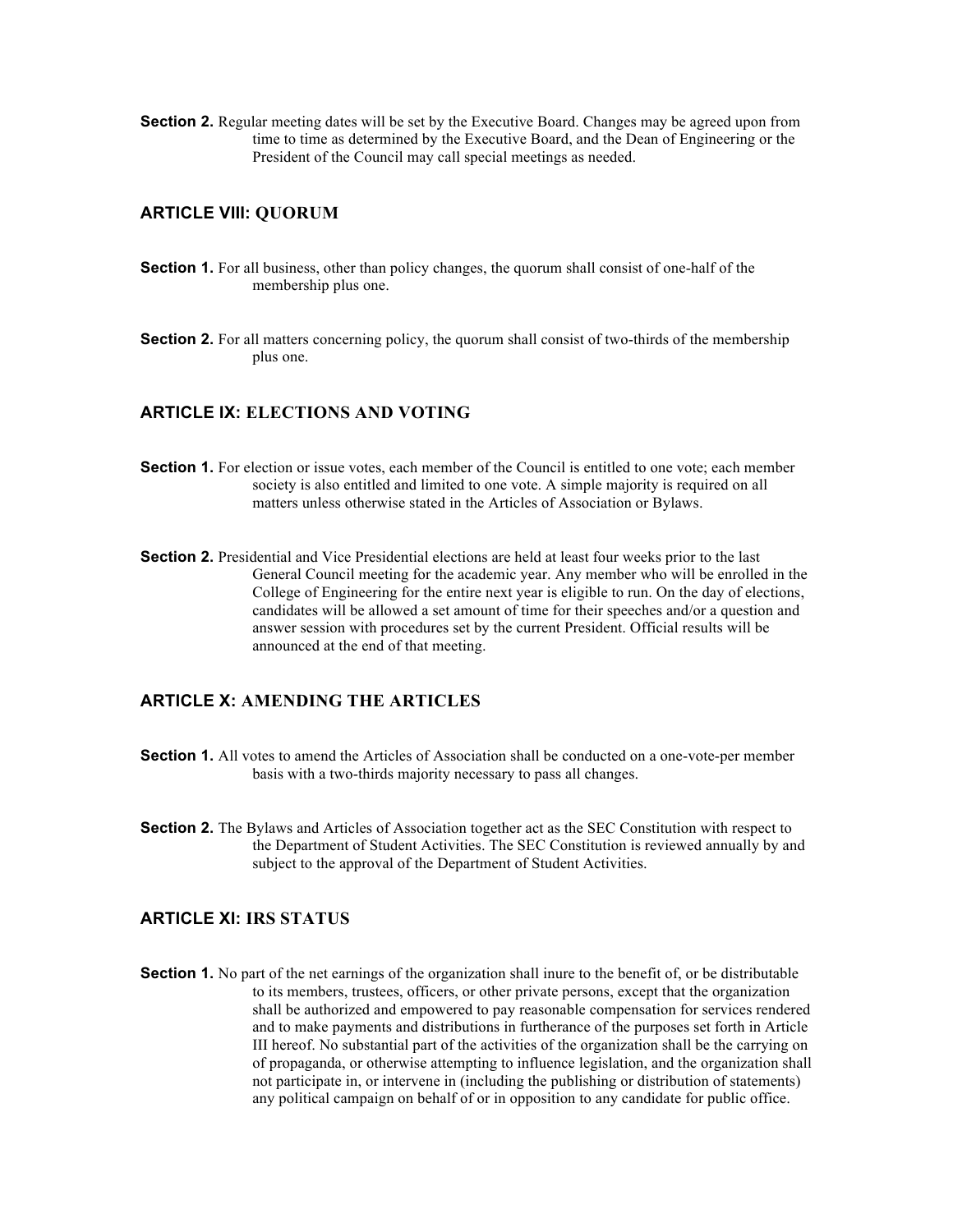- **Section 2.** Notwithstanding any other provision of these articles, the purposes of which the association is organized are exclusively charitable, scientific, literary, and educational within the meaning of Section 501(c)(3) of the Internal Revenue Code of 1986 or the corresponding provision of any future United States Internal Revenue Law.
- **Section 3.** Notwithstanding any other provision of these articles, this organization shall not carry on any activity not permitted to be carried on by an organization exempt from Federal income tax under Section  $501(c)(3)$  of the Internal Revenue Code of 1986 or the corresponding provision of any future United States Internal Revenue Law.

#### **ARTICLE XII: DISSOLUTION**

- **Section 1.** Upon dissolution of the organization, assets shall be distributed for one or more exempt purposes within the meaning of Section  $501(c)(3)$  of the Internal Revenue Code of 1986 or the corresponding provision of any future federal tax code, or shall be distributed to the federal government, or to a state or local government for a public purpose. Any such assets not so disposed of shall be disposed of by the Court of Common Pleas of the county in which the principal office of the organization is then located, exclusively for such purposes or to such organization or organizations, as said court shall determine, which are organized and operated for such purposes.
- **Section 2.** Upon dissolution of the organization and following the aforementioned guidelines, the allocation of SEC assets will be determined by the Fiscal Board, consisting of the Executive Board and Chief Financial Officer, to other engineering societies and/or councils.